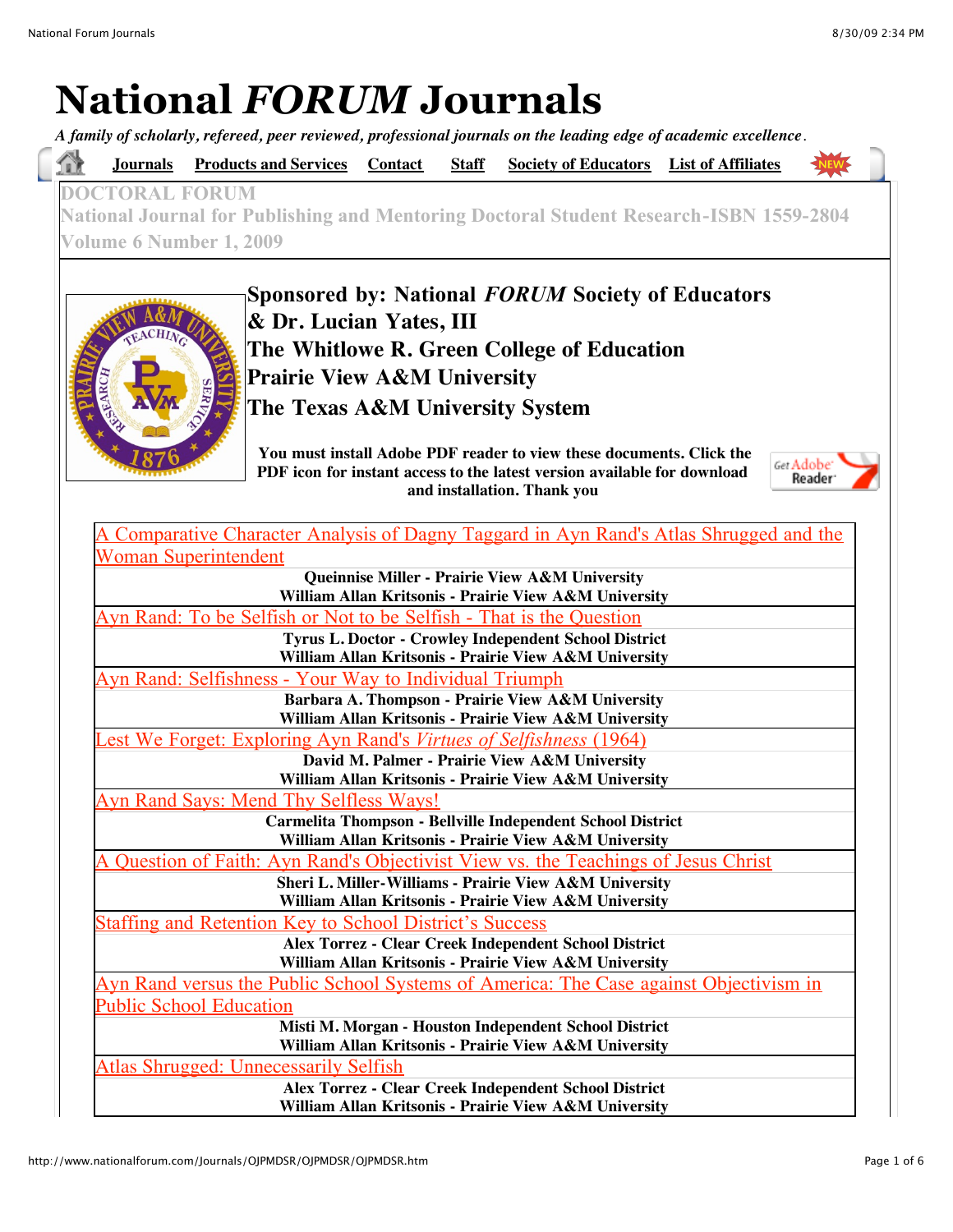| Do for Self: The Individual's Divine Right to Self-Actualization According to Ayn Rand's'                                       |
|---------------------------------------------------------------------------------------------------------------------------------|
| <b>Novel The Virtue of Selfishness</b>                                                                                          |
| Lavada Moore Walden - Fort Bend Independent School District<br>William Allan Kritsonis - Prairie View A&M University            |
| <u><b>National Impact for Pre-Implementation of Smaller Learning Communities</b></u>                                            |
| Alex Torrez - Clear Creek Independent School District                                                                           |
| William Allan Kritsonis - Prairie View A&M University                                                                           |
| The Impact of the Correlation Between The No Child Left Behind Act's High STakes Testing                                        |
| and the High Drop-out Rates of Minority Students                                                                                |
| Lavada M. Walden - Fort Bend Independent School District<br>William Allan Kritsonis - Prairie View A&M University               |
| National Implications: Practical Ways for Improving Student Self-Concept through Student                                        |
| <u>Achievement</u>                                                                                                              |
| Mary Ann Springs - Hempstead Independent School District                                                                        |
| William Allan Kritsonis - Prairie View A&M University                                                                           |
| A National Focus: The Recruitment, Retention, and Development of Quality Teachers in                                            |
| Hard-to-Staff Schools                                                                                                           |
| Misti M. Morgan - Houston Independent School District                                                                           |
| William Allan Kritsonis - Prairie View A&M University                                                                           |
| <u>Segregation through Brown vs. the Board of Education: A Setback or Landmark Case</u>                                         |
| Christopher Rashard O'Brine - Houston Independent School District<br>William Allan Kritsonis - Prairie View A&M University      |
| <u>The Documentation Process: The Administrator's Role And the Interplay of Necessity,</u>                                      |
| <b>Support and Collaboration</b>                                                                                                |
| Donna Charlton - Cypress-Fairbanks Independent School District                                                                  |
| William Allan Kritsonis - Prairie View A&M University                                                                           |
| The M&M Effect - Assessing the Impact of Merit Pay on Teacher Motivation: National                                              |
| <b>Implications</b>                                                                                                             |
| Alison Coates-McBride - Houston Independent School District                                                                     |
| William Allan Kritsonis - Prairie View A&M University                                                                           |
| National Issue: Whether the Teacher Turnover Effects Students' Academic Performance                                             |
| Loretta A. Terry - Consultant<br>William Allan Kritsonis - Prairie View A&M University                                          |
| Who in the World is Ayn Rand?                                                                                                   |
| Rhodena Townsell - Madisonville Consolidated Independent School District                                                        |
| William Allan Kritsonis - Prairie View A&M University                                                                           |
| <i>Atlas Shrugged</i> by Ayn Rand: A Comparative and Epistemological Philosophical Perspective                                  |
| Base on the Theoretical Framework of the <i>Ways of Knowing Through the Realms of Meaning</i>                                   |
| by William Allan Kritsonis, PhD                                                                                                 |
| Debbie Watkins - Brazos Independent School District                                                                             |
| William Allan Kritsonis - Prairie View A&M University                                                                           |
| A Mixed Methods Assessment of the Effectiveness of Strategic EMentoring in Improving the                                        |
| Self- Efficacy and Persistence (or retention) of Alternatively Certified Novice Teachers                                        |
| within an Inner City School District                                                                                            |
| Taiwanna D. Anthony - Dallas Independent School District                                                                        |
| William Allan Kritsonis - Prairie View A&M University                                                                           |
| <u>Great Minds Think Differently: Sustaining a System of Thinking</u>                                                           |
| <b>Margaret Curette Patton - Fort Bend Independent School District</b><br>William Allan Kritsonis - Prairie View A&M University |
| <u>When to be Selfish: Objectivism at its Best</u>                                                                              |
| Desiree A. Skinner - Bryan Independent School District                                                                          |
|                                                                                                                                 |

 $\mathbf \mathbf I$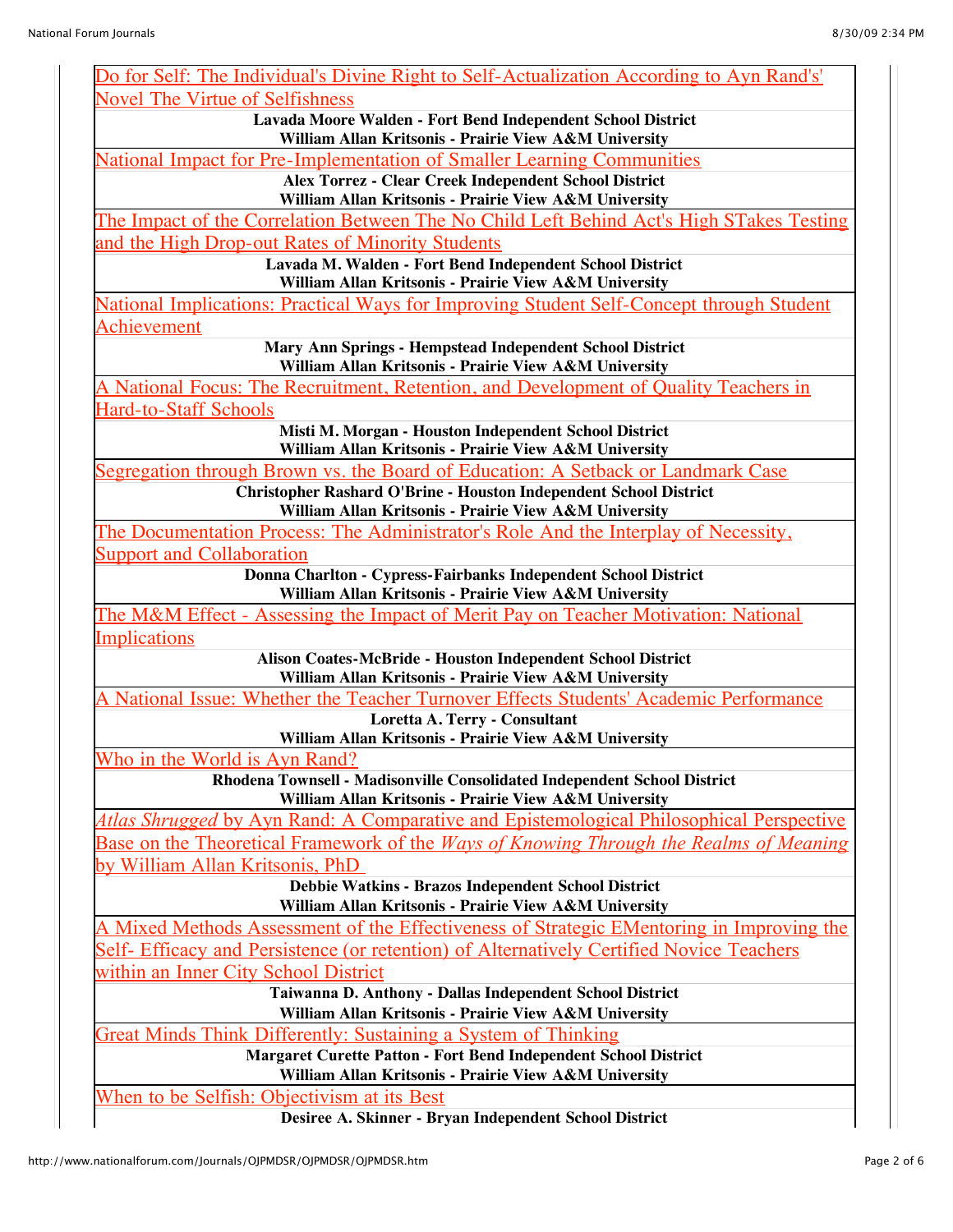| William Allan Kritsonis - Prairie View A&M University                                                                                |
|--------------------------------------------------------------------------------------------------------------------------------------|
| National Implications: Implementing the Ways of Knowing Through the Realms of Meaning                                                |
| as an Ethical Decision-Making Process to Improve Academic Achievement - Ten                                                          |
| <b>Recommendations</b>                                                                                                               |
| Ellen Savoy - Harris County Juvenile Justice Center                                                                                  |
| William Allan Kritsonis - Prairie View A&M University                                                                                |
| How to Implement the Ways of Knowing Through the Realms of Meaning as an Ethical                                                     |
| <b>Decision-Making Process to Improve Academic Achievement-Ten Recommendations</b>                                                   |
| Desiree A. Skinner - Bryan Independent School District                                                                               |
| William Allan Kritsonis - Prairie View A&M University                                                                                |
| Developing a Curriculum for At Risk and Low Performing High School Students: Teaching                                                |
| Shakespeare to At-Risk Students Utilizing Ways of Knowing Through the Realms of                                                      |
| Meaning                                                                                                                              |
| Debbie Watkins - Brazos Independent School District                                                                                  |
| William Allan Kritsonis - Prairie View A&M University                                                                                |
| <u>How to Implement the Ways of Knowing Through the Realms of Meaning in Human</u>                                                   |
| Resource Management: Ten Recommendations for Selecting Campus Administrators                                                         |
| Karen Dupre Jacobs - Alief Independent School District<br>William Allan Kritsonis - Prairie View A&M University                      |
| Zero Tolerance Polices and Youth: Protection or Profiling?                                                                           |
| Patrick Webb - (PhD Student) Prairie View A&M University                                                                             |
| William Allan Kritsonis - Prairie View A&M University                                                                                |
| Controlling Those Kids: Social Control and the Use of Pretrial Detention Among Youth in the                                          |
| <b>United States of America: National Implications</b>                                                                               |
| Patrick Webb - (PhD Student) Prairie View A&M University                                                                             |
| William Allan Kritsonis - Prairie View A&M University                                                                                |
| National Viewpoint: The Importance of Hiring a Diverse Faculty                                                                       |
| <b>Crystal J. Collins - Fort Bend Independent School District</b>                                                                    |
| William Allan Kritsonis - Prairie View A&M University                                                                                |
| RELAPSE PREVENTION FOR ALCOHOLISM                                                                                                    |
| Karen E. Hart - (Phd Student) - Prairie View A&M University                                                                          |
| William Allan Kritsonis - Prairie View A&M University                                                                                |
| From Multiple Personality Disorder to Dissociative Idenity Disorder: A Clinical Overview of                                          |
| Diagnostic and treatment Considerations                                                                                              |
| Karen E. Hart - (Phd Student) - Prairie View A&M University                                                                          |
| William Allan Kritsonis - Prairie View A&M University<br>The Laws of Increasing Returns: A Process for Retaining Teachers - National |
|                                                                                                                                      |
| <b>Recommendations</b><br><b>Margaret Patton - Fort Bend Independent School District</b>                                             |
| William Allan Kritsonis - Prairie View A&M University                                                                                |
| Raising More Money at the Nation's Historically Black Colleges and Universities                                                      |
| Monica G. Williams - Prairie View A&M University                                                                                     |
| William Allan Kritsonis - Prairie View A&M University                                                                                |
| <u>National Implications in Education and Juvenile Justice: Bridging the Gap Between Court</u>                                       |
| <b>Order Juvenile Mentoring Programs and Secondary Educators</b>                                                                     |
| Scott H. Belshaw - (Phd Student) - Prairie View A&M University                                                                       |
| William Allan Kritsonis - Prairie View A&M University                                                                                |
| <u>Educational Leaders as Stewards: Selecting A National Curriculum Guided by the Ways of</u>                                        |
| <u><b>Knowing Through the Realms of Meaning</b></u>                                                                                  |
| Desiree A. Skinner - Bryan Independent School District                                                                               |
| William Allan Kritsonis - Prairie View A&M University                                                                                |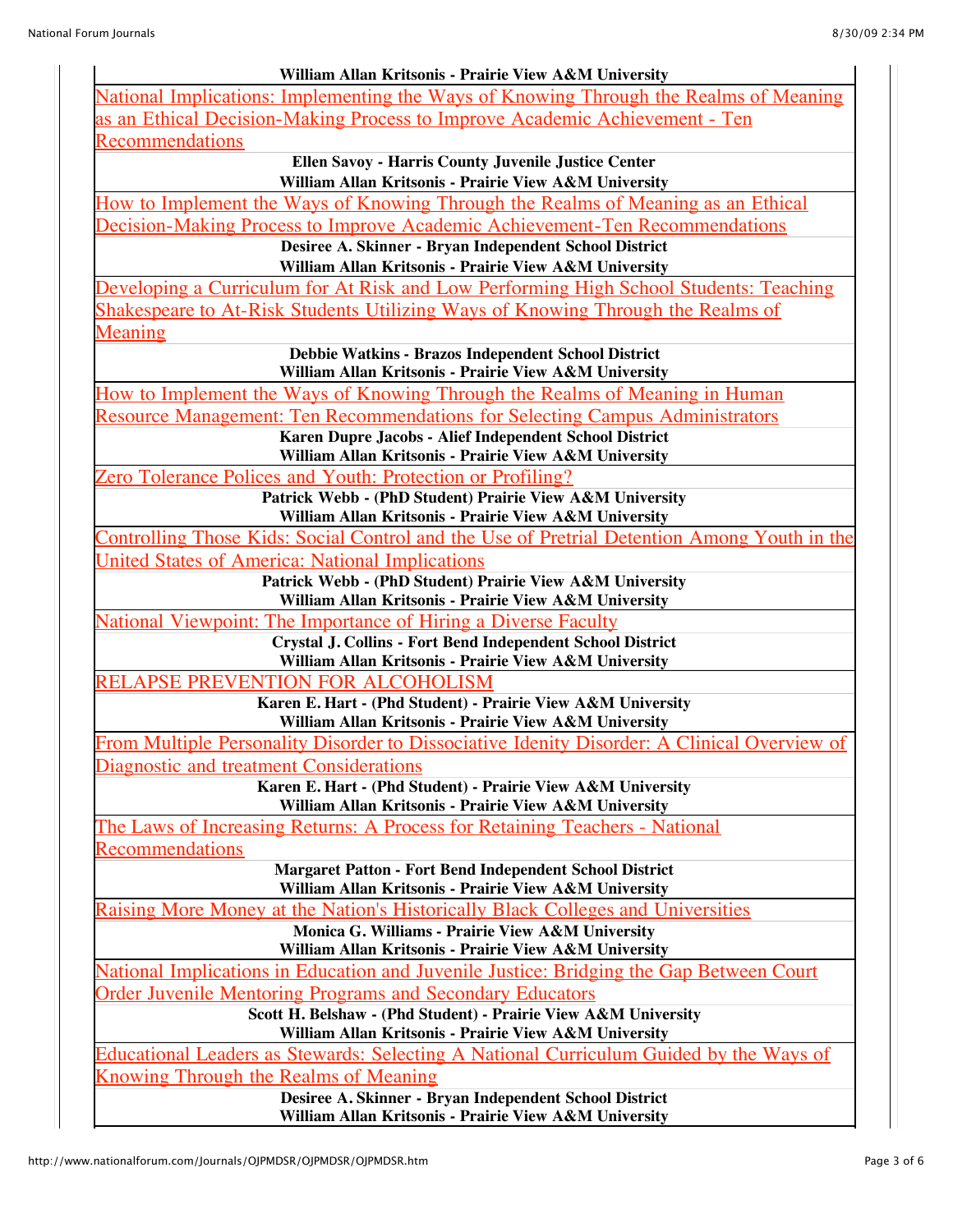| National Agenda: A Holistic Approach for the Development of a Campus Improvement Plan                                                                          |
|----------------------------------------------------------------------------------------------------------------------------------------------------------------|
| <u>using Ways of Knowing Through the Realms of Meaning as the Framework</u>                                                                                    |
| Michelle Cloud - Klein Independent School District<br>William Allan Kritsonis - Prairie View A&M University                                                    |
| National Insight: A Look at Synnoetics in One African American Female's Journey to the                                                                         |
| <b>Principalship</b>                                                                                                                                           |
| Rhodena Townsell - Madisonville Independent School District                                                                                                    |
| William Allan Kritsonis - Prairie View A&M University                                                                                                          |
| A Philosophical Approach to Minority Student Persistence on a Historically Black College                                                                       |
| and University Campus                                                                                                                                          |
| Michalyn C. Demaris - Texas Southern University                                                                                                                |
| William Allan Kritsonis - Prairie View A&M University                                                                                                          |
| <u><b>National Implications: An Analysis of E-Mentoring Induction Year Programs for Novice</b></u>                                                             |
| <b>Alternatively Certified Teachers</b><br>Taiwanna D. Anthony - Dallas Independent School District                                                            |
| William Allan Kritsonis - Prairie View A&M University                                                                                                          |
| Bilingualism and How it Impacts the African American Child                                                                                                     |
| Taiwanna D. Anthony - Dallas Independent School District                                                                                                       |
| William Allan Kritsonis - Prairie View A&M University                                                                                                          |
| The Advantages and Disadvantages of Computer Technology in Second Language                                                                                     |
| <b>Acquisition</b>                                                                                                                                             |
| Cheng-Chieh Lai - Clear Creek Independent School Dsitrict                                                                                                      |
| William Allan Kritsonis - Prairie View A&M University                                                                                                          |
| <u><b>National Crisis: Recognizing the Culture of Eating Disorders in School Settings</b></u><br>Michelle Cloud - Klein Independent School District            |
| William Allan Kritsonis - Prairie View A&M University                                                                                                          |
| <b>Evaluating the Effrectiveness of Free Tutoring Programs to Augment Student Success</b>                                                                      |
| Eunetra Ellison - Aldine Independent School District                                                                                                           |
| William Allan Kritsonis - Prairie View A&M University                                                                                                          |
| Making Educational Methods More Lucrative: A Postmodernist's Perspective                                                                                       |
| Eunetra Ellison - Aldine Independent School District                                                                                                           |
| William Allan Kritsonis - Prairie View A&M University                                                                                                          |
| <b>Dropout Prevention Among Urban Minority Students: Program Evaluation and Practical</b><br>Implications                                                      |
| Sorie Gassama - Houston Independent School District                                                                                                            |
| William Allan Kritsonis - Prairie View A&M University                                                                                                          |
| <u>An Assessment of Secondary Principal's Leadership and Skills in Retaining and Renewing</u>                                                                  |
| <b>Science Educators in Urban Schools</b>                                                                                                                      |
| Karen Dupre Jacobs - Alief Independent School District<br>William Allan Kritsonis - Prairie View A&M University                                                |
| <u>Partially Decentralizing Administrative Practices in Secondary Schools to Develop Collective</u>                                                            |
| <b>Staff Efficacy and Improve Student Achievement</b>                                                                                                          |
| Karen Dupre Jacobs - Alief Independent School District                                                                                                         |
| William Allan Kritsonis - Prairie View A&M University                                                                                                          |
| National Dilemma: African American Students Underrepresented in Advanced Mathematics                                                                           |
| <u>Courses</u>                                                                                                                                                 |
| <b>Clarence Johnson - Aldine Independent School District</b>                                                                                                   |
| William Allan Kritsonis - Prairie View A&M University                                                                                                          |
| <u>The Achievement Gap in Mathematics: A Significant Problem for African American Students</u><br><b>Clarence Johnson - Aldine Independent School District</b> |
| William Allan Kritsonis - Prairie View A&M University                                                                                                          |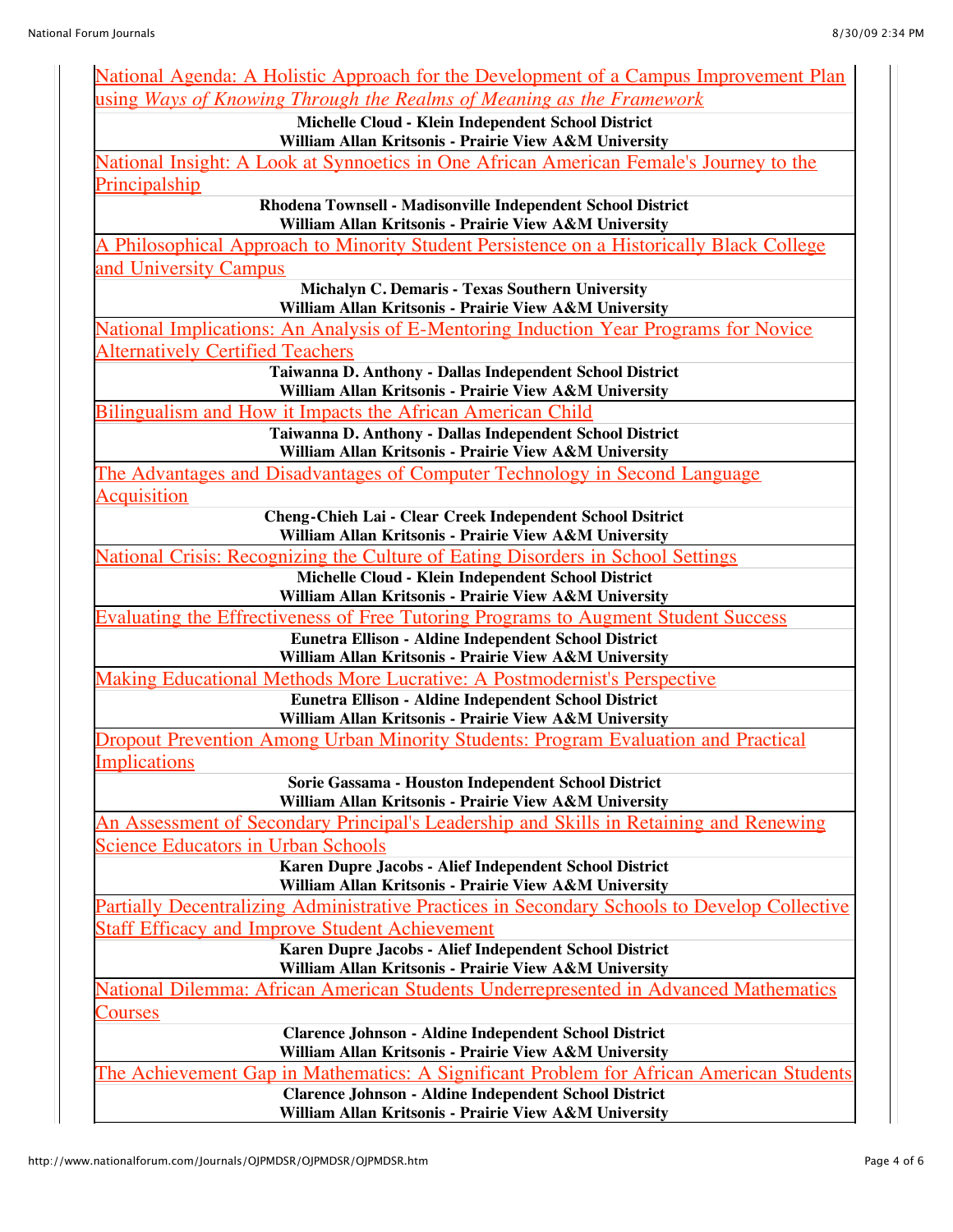| A Postmodern Idea for Improving Schools                                                                   |
|-----------------------------------------------------------------------------------------------------------|
| <b>Steven Norfleet - Fort Bend Independent School District</b>                                            |
| William Allan Kritsonis - Prairie View A&M University                                                     |
| School Factors That Influence Closing the Academic Achievement Gap for African American                   |
| <b>Students</b>                                                                                           |
| <b>Steven Norfleet - Fort Bend Independent School District</b>                                            |
| William Allan Kritsonis - Prairie View A&M University                                                     |
| <u>Recommendations For Implementing Symbolics: Ways of Knowing Through The Realms of</u>                  |
| Meaning                                                                                                   |
| Yolanda E. Smith - United Space Alliance                                                                  |
| William Allan Kritsonis - Prairie View A&M University                                                     |
| The Differences in Professional Development With Corporate Companies and Public                           |
| <b>Education</b>                                                                                          |
| Yolanda E. Smith - United Space Alliance<br>William Allan Kritsonis - Prairie View A&M University         |
| Well Rounded Student Professional Development                                                             |
| Alfreda Love - Waco Independent School District                                                           |
| William Allan Kritsonis - Prairie View A&M University                                                     |
| <u>An Analysis of the Factors That Impact Academic Achievement Among Asian American.</u>                  |
| <b>African-American, and Hispanic Students</b>                                                            |
| Grace Thomas Nickerson - Galena Park Independent School District                                          |
| William Allan Kritsonis - Prairie View A&M University                                                     |
| <u><b>National Implications: Factors of Gender Biases Impacting Urban Public Students</b></u>             |
| Allena Carter Anderson - Dallas Independent School District                                               |
| William Allan Kritsonis - Prairie View A&M University                                                     |
| A National Exploration of Diversity and Culture in Schools and Corporations                               |
| Allena Carter Anderson - Dallas Independent School District                                               |
| William Allan Kritsonis - Prairie View A&M University                                                     |
| <b>Primitive Revelation to Reading</b>                                                                    |
| Melody A. Wilson - Aldine Independent School District                                                     |
| William Allan Kritsonis - Prairie View A&M University                                                     |
| National Impact: The Effects of Mentorship on the Level of Retention For African American                 |
| Freshman Students Attending Historically Black Colleges And Universities                                  |
| Janetta C. Gilliam - Prairie View A&M University<br>William Allan Kritsonis - Prairie View A&M University |
| <b>National Implications: The Hidden Nature Of Doctoral Student Attrition</b>                             |
| Janetta C. Gilliam - Prairie View A&M University                                                          |
| William Allan Kritsonis - Prairie View A&M University                                                     |
| National Agenda: Minority Teacher Recruitment, Development, And Retention                                 |
| Robert M. Branch - Clear Creek Independent School District                                                |
| William Allan Kritsonis - Prairie View A&M University                                                     |
| A Global Perspective: A Comparison of Asian And American Educational Systems That                         |
| <b>Impact Student Academic Achievement</b>                                                                |
| Grace Thomas Nickerson - Galena Park Independent School District                                          |
| William Allan Kritsonis - Prairie View A&M University                                                     |
| <u>A Brief Analysis of Abraham Maslow's Original Writing of Self-Actualizing People: A Study</u>          |
| <u>of Psychological Health</u>                                                                            |
| Nedra H. Francis - (Phd Student) - Prairie View A&M University                                            |
| William Allan Kritsonis - Prairie View A&M University                                                     |
| <u>An Analysis of Secondary Schools' Crisis Management Preparedness: National Implications</u>            |
| <b>Cheantel M. Adams - Alief Independent School District</b>                                              |

 $\mathsf{I}$ 

 $\mathsf{I}$